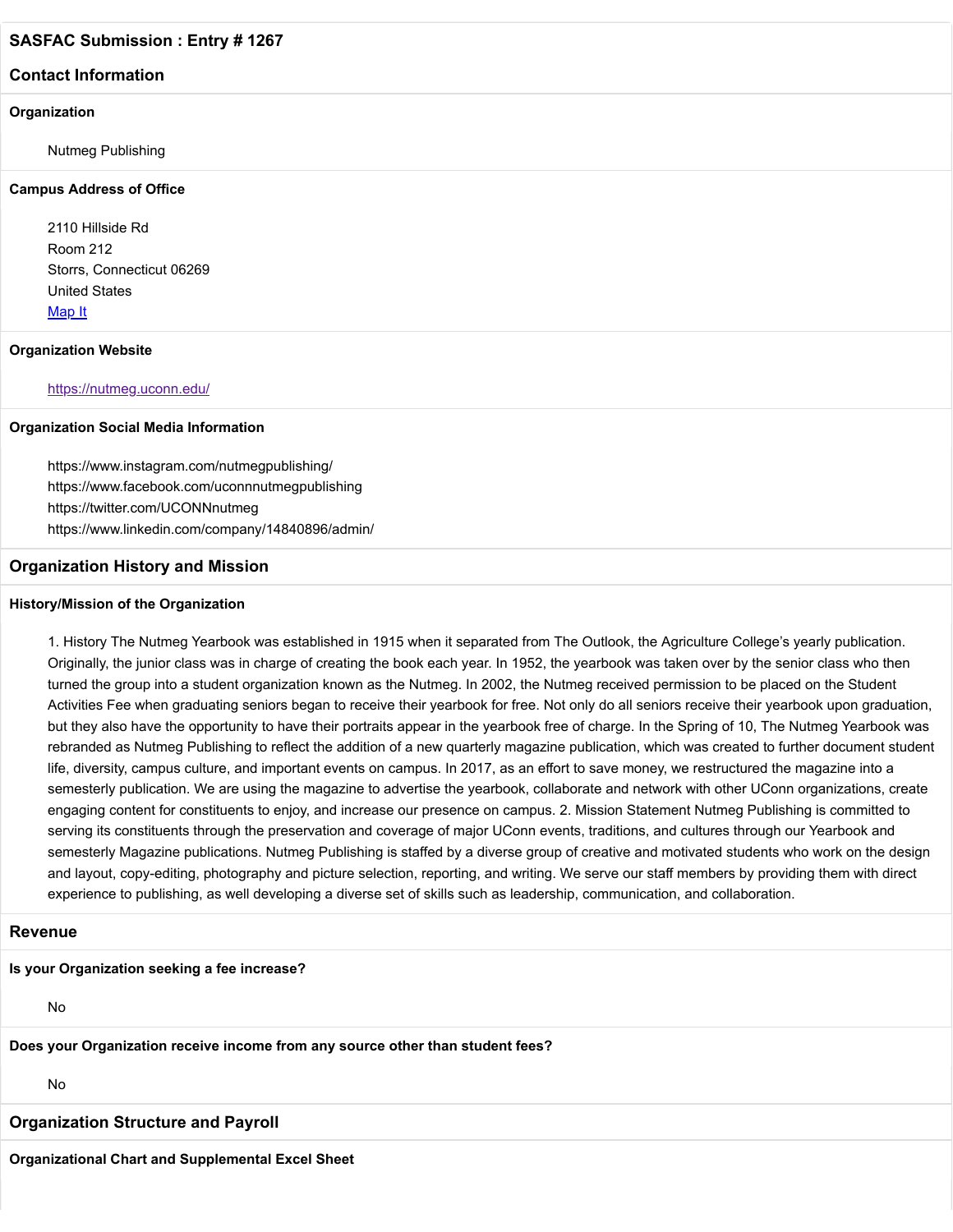#### [Organizational-Chart.pdf](https://trusteeorgsupport.uconn.edu/index.php?gf-download=2022%2F02%2FOrganizational-Chart.pdf&form-id=18&field-id=13&hash=4ad7ca57b0b7854ae5ab0260c74d75375a7dce925056763c12fb8219992796b6)

## **Please indicate which positions (if any) are currently held by non-students.**

Financial Records Coordinator

#### **Does your Organization pay any elected or appointed student leaders?**

Yes

#### **Elected Student Officers: What is the history and rationale for paying each position?**

The responsibilities that the executive board performs is much more demanding than the rest of the staff. Officers are in charge of the management and production of all Nutmeg content including the yearbook and semesterly magazines. Executive members operate on average between 10-20 hours a week, which is similar to that of a part-time job. These roles provide members with leadership and managerial skills.

#### **Appointed (hired) Student postions: What is the history and rationale for paying each position?**

The compensation of the student positions at Nutmeg Publishing is a reflection of their premium work. Providing higher rates incentivizes staff members to attend required events and product high-quality work. With our hourly wages, we are able to remain competitive with other employers that offer similar positions. Nutmeg Publishing ensures that all students have an equal opportunity to produce content for Nutmeg Publishing. Our strive to maintain the status of a tier-III organization that benefits the UConn community is why we pay our students for their time commitment, as some students may not otherwise be able to commit if they are financially restricted.

#### **Does your Organization pay any non-student staff?**

Yes

#### **What is the history and rationale for paying each non-student staff position?**

The Department of Student Activities at the University of Connecticut announces the opening of aFinancial Records Coordinator who assists in the provision of program and administrative support functions including, but not limited to general bookkeeping services in support of one or more trustee student organizations and the Trustee Student Organization Support area.

### **Activity Participation**

### **Who is eligible to participate in your activities?**

All undergraduate students across all campuses

**Please describe how students (number and/or percentage) utilize your services and/or participate in your activities?**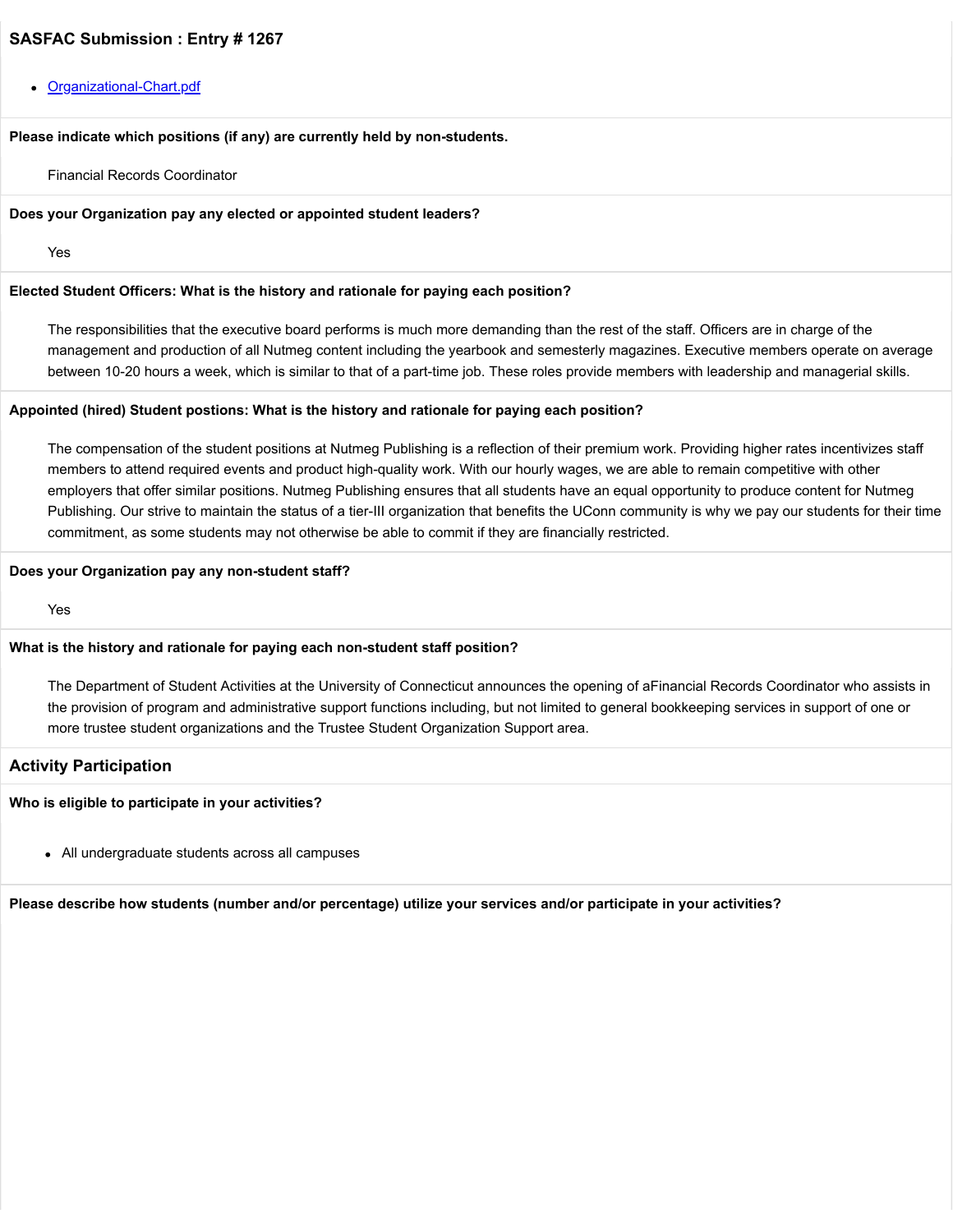All UConn students (attending the Storrs campus) receive a free copy of the UConn yearbook upon their graduation. Yearbooks are free to all fee-paying students and sent so long as students update their mailing address. Graduating students are given the opportunity to have their senior portrait taken and featured prominently in the yearbook. On average, 70% of seniors choose to take their senior portrait photo every year. In addition to regularly producing and distributing a yearbook, previous yearbook titles are also available for purchase through our online marketplace. Anyone is welcome to purchase a copy and request a yearbook from a specific year, given that we possess a copy in our inventory.

Nutmeg Publishing also produces the semesterly Nutmeg Magazine, which is available to access for all in the UConn community. The magazine is offered online as well as in select in-print locations across the Storrs campus. This Fall's edition of the Nutmeg Magazine focused on and highlighted diversity and inclusion and life during quarantine, and was highly regarded by the student community. The Nutmeg Magazine contains engaging articles and content about topics which pertain to the UConn community, and reflects society in topical, relevant manners. Otherwise, we engage with students through photography services, tabling, event coverage, meet-and-greets, marketing, fundraising, and student leadership.

## **Please upload your Organization's Quickbooks Profit & Loss Report Standard Last Fiscal Year (FY 21)**

[Quickbooks-Profit-Loss-Report-Standard-Last-Fiscal-Year-FY-21.pdf](https://trusteeorgsupport.uconn.edu/index.php?gf-download=2022%2F02%2FQuickbooks-Profit-Loss-Report-Standard-Last-Fiscal-Year-FY-21.pdf&form-id=18&field-id=62&hash=e4dd63a1d0112545f0913aadaf637929bb09188dfc32c93178b24b53af519587)

## **Please upload your Organization's FY 22 Budget**

• [Operating-Budget-Template-1.xlsx](https://trusteeorgsupport.uconn.edu/index.php?gf-download=2022%2F02%2FOperating-Budget-Template-1.xlsx&form-id=18&field-id=65&hash=0328b0875d675343059963efc27056e83336742ad27747e63d91a5b9836794d6)

## **Please upload your Organization's Quickbooks Profit & Loss Report Standard Last Fiscal Quarter (FY 22 July 1-Sept 30)**

[Quickbooks-Profit-Loss-Report-Standard-Last-Fiscal-Quarter-FY-22-July-1-Sept-30.pdf](https://trusteeorgsupport.uconn.edu/index.php?gf-download=2022%2F02%2FQuickbooks-Profit-Loss-Report-Standard-Last-Fiscal-Quarter-FY-22-July-1-Sept-30.pdf&form-id=18&field-id=64&hash=0b8e834cda75c4fcab319a42f3c917d3e463f333c1384525e505a1509151fdcd)

## **Expenditures**

#### **Briefly describe the programs and services you provide for your constituents that serve as the primary focus of your Organization.**

Nutmeg Publishing produces an annual yearbook publication. Graduating students from the Storrs campus receive a free copy of the yearbook the Fall after their graduation. Graduating students also get to take senior portraits for free, which is featured on their yearbook. Nutmeg Publishing also produces a semesterly magazines, which are released in physical and digital form.

## **What are the top 3 expenditure categories for your Organization?**

- 605- Postage/Shipping
- 606- Printing
- 624- Travel

**Please explain significant changes in the operating budget (spending plan) for this fiscal year starting 7/1/21 when compared to the previous years budget. What are the short-term goals for the organization?**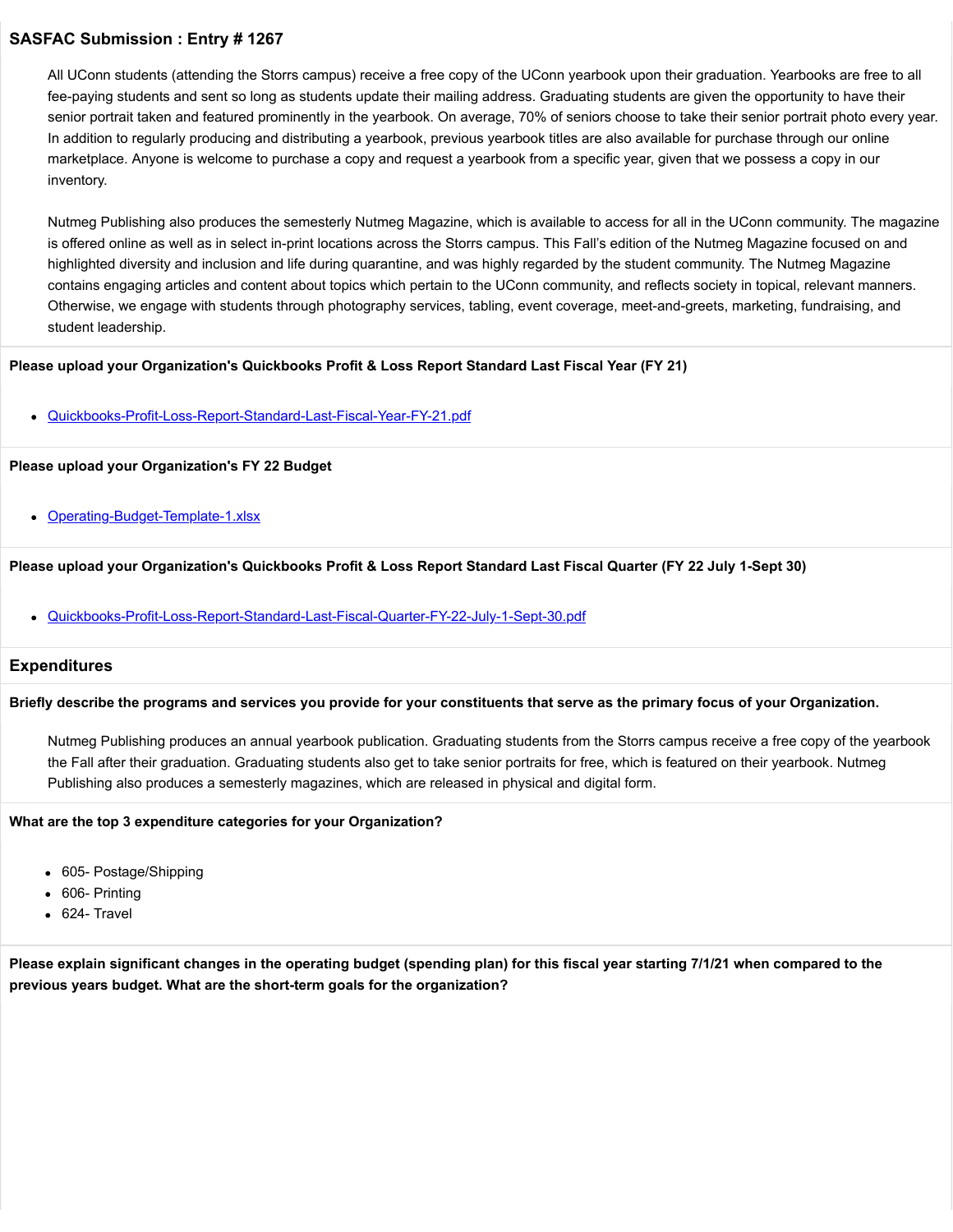Vendor commission: the rebate for FY22 reflects the rebate from this year as well as from FY21. The FY21 rebate was mailed in at the start of FY22.

Printing: due to COVID-19 halting production with our yearbook publisher, we were behind in schedule in finishing the 2019-2020 yearbook. The virtual learning environment also caused many of our events that were originally scheduled to be canceled, so we needed to come up with new spreads to fill in the yearbook pages. As a result, we finished the 2019-2020 yearbook in FY22. FY22 printing cost will include payment for the 2019-2020 and 2020-2021 yearbook.

Postage: primary postage expense comes from returned yearbooks that were sent to the wrong address. Because the 2019-2020 yearbook was not sent out last year, there was barely any postage expense in FY21. We expect FY22 postage cost to go up as we are shipping out the 2019- 2020 and 2020-2021 yearbooks. We are working on getting students to update their address before graduating.

Rental: rental expense was 0 this year because we were able to use the Daily Campus building to hold senior portraits. However, this is a temporary option and we are working on finding a sustainable solution to having senior portraits.

Wages: wages are expected to go up because we increased the wage rate in accordance to the minimum wage increase schedule in Connecticut.

#### **What (if any) are the timing anomalies with regard to the reported income/expenditures?**

Payment for the yearbook are offset by a year. This is because yearbooks are finished and shipped out the Fall after the corresponding academic year. For example, this year's 2021-2022 yearbook will be produced and sent to students in Fall 2022, which falls under FY23.

## **Fund Balance**

## **If your Organization should carry over funds from one year to the next, what is the ideal (minimum) level of that fund balance and what is the justification for that amount?**

\$35,000. We need ~\$5,000 to cover camera repair costs and replacements if any of our equipment breaks down. The rest will be emergency funding for rentals for senior portraits. Usually, we are able to secure a place for senior portraits for free, but in the case where a free option is not available, we need to at least have funds to rent a space. This was the case in FY20, where we had to spend \$3,000 on rentals because there was limited space in the student union as a result of COVID-19.

**If your organization is carrying a fund balance above the ideal/minimum level - what planned expenditures are budgeted (in which upcoming fiscal year)with the intention to bring down the fund balance to ideal levels?**

FY22 ending balance: 85,793 FY23 ending balance: 92,397 FY24 ending balance: 98,876

We can spend more on printing for our semesterly publications, as we usually only release <100 for each issue. We can only devote more funds towards producing additional magazine issues and other publications down the road. Aside from our publications, we can also increase our engagement opportunities with students through events and such.

## **Projections and Future**

## **Please upload your Organization's FY 23 and FY 24 Budget Projections**

[Student-Activity-Fee-Budget-Projection-Form-FY-23-24-1.xlsx](https://trusteeorgsupport.uconn.edu/index.php?gf-download=2022%2F02%2FStudent-Activity-Fee-Budget-Projection-Form-FY-23-24-1.xlsx&form-id=18&field-id=63&hash=f28658070e29e7e337d31d1726d5af0f77911ae3346ff1e758b6d6065b937d6e)

**What are your Organizational priorities that are reflected in your projected budgets for the next two fiscal years?**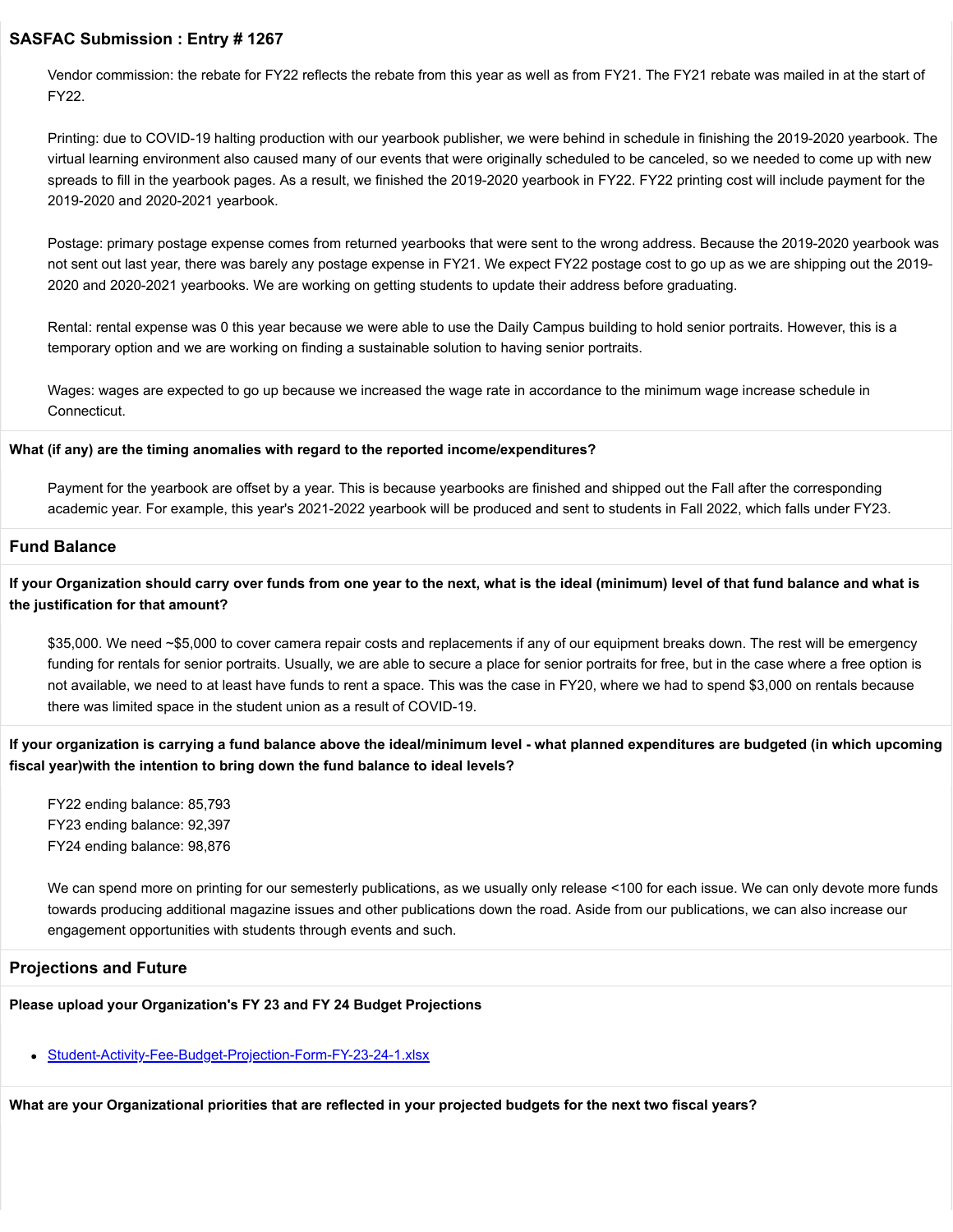Our priority is to get back to producing one yearbook per year. Given the complications due to COVID-19, we were beyond schedule in the previous year's yearbook in FY22, but are working on getting back on schedule. With student activities returning back on campus, we want to make sure that we commit enough resources to engaging with students as well through more publications, events, etc. We want to promote our additional services as well such as senior portraits, advertising, and photoshoots.

#### **Date the Organization will be holding (or already held) a public budget forum:**

12/20/2021

**Have you received TSOS comments and had an opportunity to amend or edit your submission?**

Yes

#### **Date that TSOS comments were recieved**

02/16/2022

## **Date of formal Organization Budget vote**

12/20/2021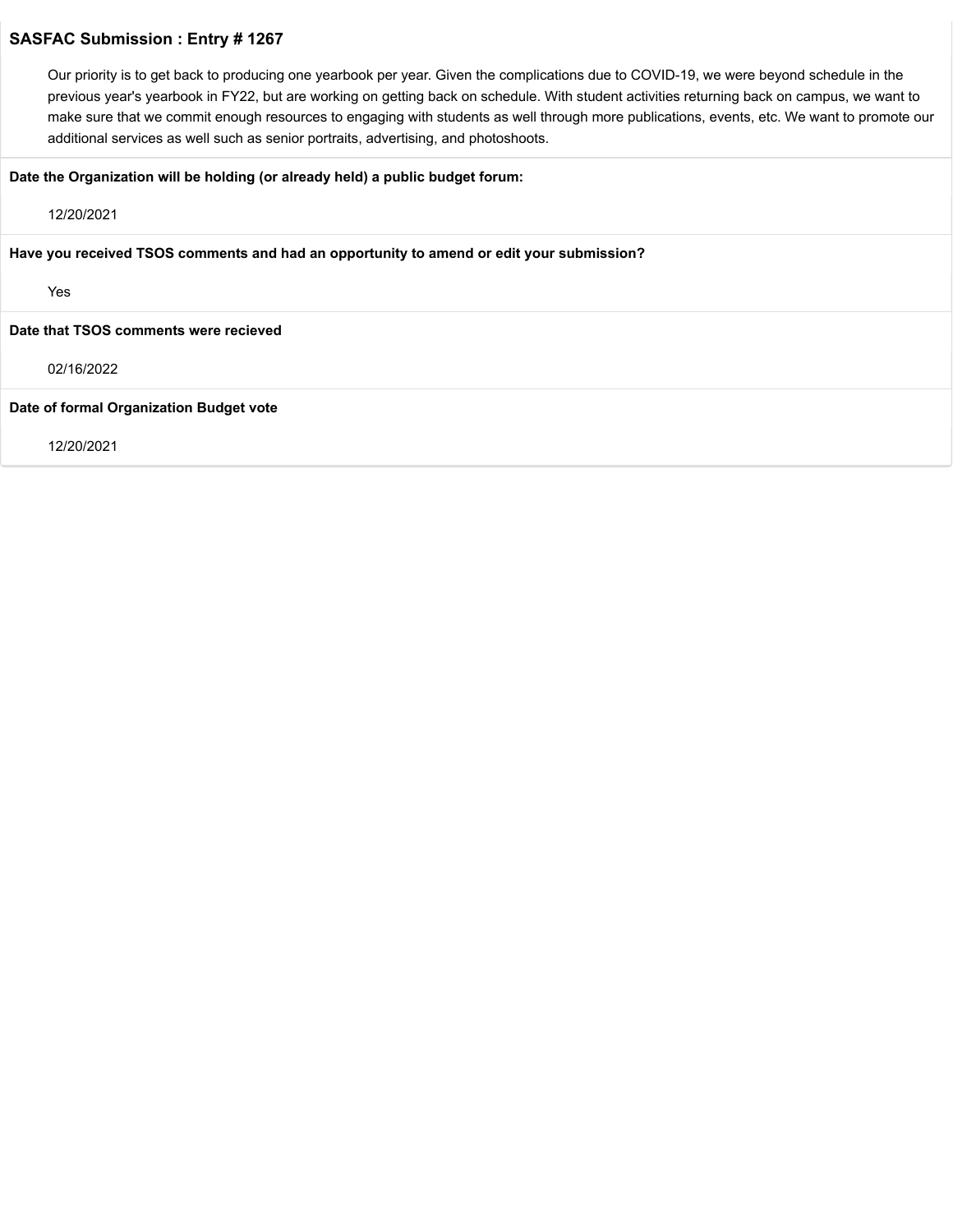| <b>Position/Title</b>    | <b>SOLID Equivalent</b> | <b>Authorized Signer?</b> | <b>Time Approver?</b> | Paid? |
|--------------------------|-------------------------|---------------------------|-----------------------|-------|
| Editor-in-Chief          | President               | Required                  | Yes                   | Yes   |
| <b>Business Manager</b>  | Treasurer               | Required                  | Yes                   | Yes   |
| Yearbook Managing Editor | Vice President          | Yes                       | Yes                   | Yes   |
| Magazine Managing Editor | Secretary               | Yes                       | No                    | yes   |
| Marketing Coordinator    |                         |                           | No.                   | yes   |
| Creative Director        |                         |                           | <b>No</b>             | yes   |
| Copy Editor              |                         |                           | No                    | yes   |
| Photo Editor             |                         |                           | No.                   | yes   |
| Photographer             |                         |                           | No.                   | yes   |
| Writer                   |                         |                           | No                    | yes   |
| Designer                 |                         |                           | No                    | yes   |
| Sports Photographer      |                         |                           | No.                   | yes   |
| Sports Writer            |                         |                           | No                    | yes   |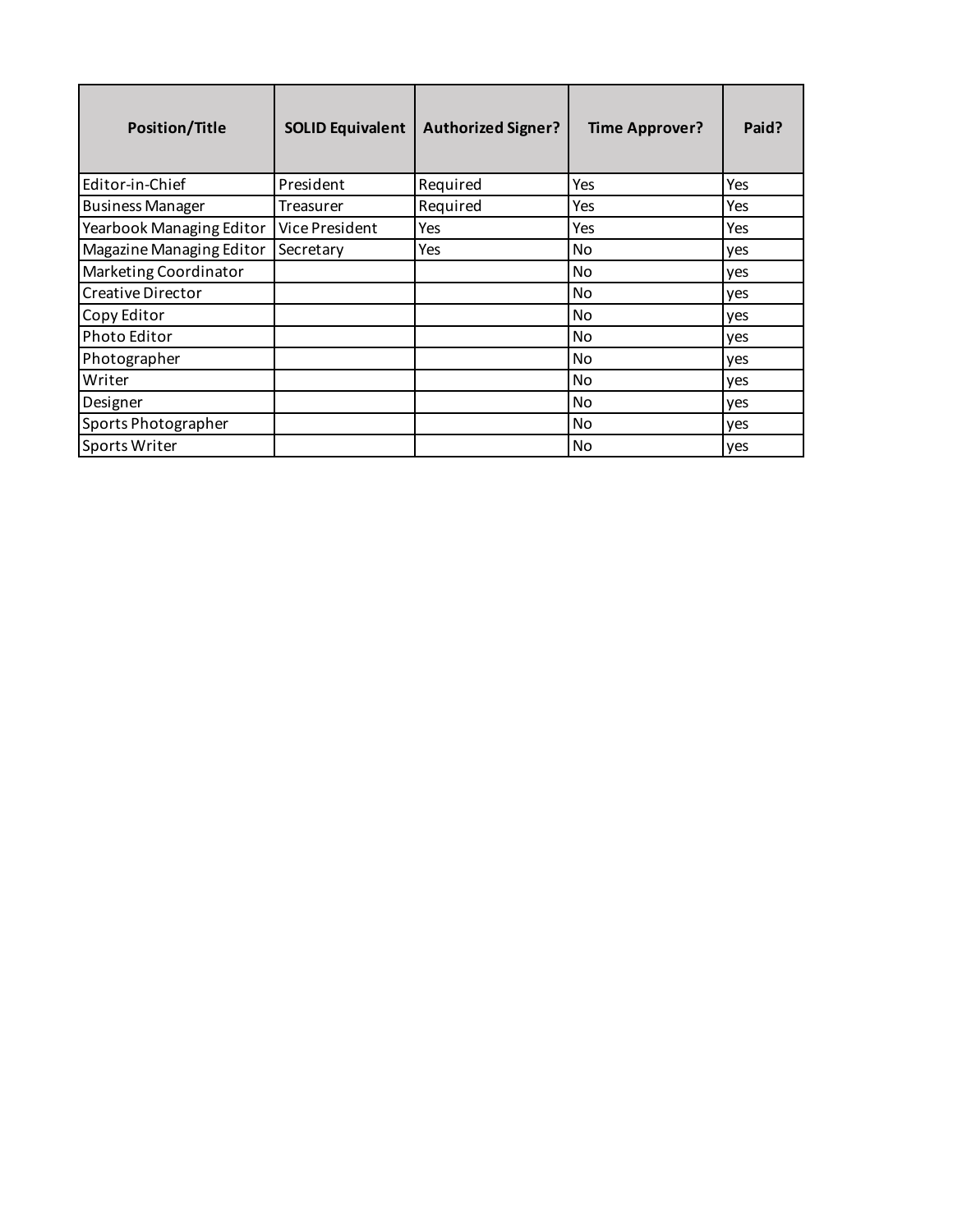|             | <b>Authorized to Work?</b> |                      |                   |              |                        |                     |
|-------------|----------------------------|----------------------|-------------------|--------------|------------------------|---------------------|
| \$/hr       | <b>Summer Break</b>        | <b>Fall Semester</b> | <b>Fall Break</b> | Winter Break | <b>Spring Semester</b> | <b>Spring Break</b> |
| 14.50 Yes   |                            | Yes                  | Yes               | Yes          | Yes                    | Yes                 |
| 14.50 Yes   |                            | Yes                  | Yes               | Yes          | Yes                    | Yes                 |
| 14.50 Yes   |                            | Yes                  | Yes               | Yes          | yes                    | yes                 |
| $14.50$ yes |                            | yes                  | yes               | yes          | yes                    | yes                 |
| 14.00 yes   |                            | yes                  | yes               | yes          | yes                    | yes                 |
| 14.50 yes   |                            | yes                  | yes               | yes          | yes                    | yes                 |
| 13.50 yes   |                            | yes                  | yes               | yes          | yes                    | yes                 |
| 13.50 yes   |                            | yes                  | yes               | yes          | yes                    | yes                 |
| 13.00 yes   |                            | yes                  | yes               | yes          | yes                    | yes                 |
| 13.00 yes   |                            | yes                  | yes               | yes          | yes                    | yes                 |
| 13.00 yes   |                            | yes                  | yes               | yes          | yes                    | yes                 |
| 18.00 yes   |                            | yes                  | yes               | yes          | yes                    | yes                 |
| 18.00 yes   |                            | yes                  | yes               | yes          | yes                    | yes                 |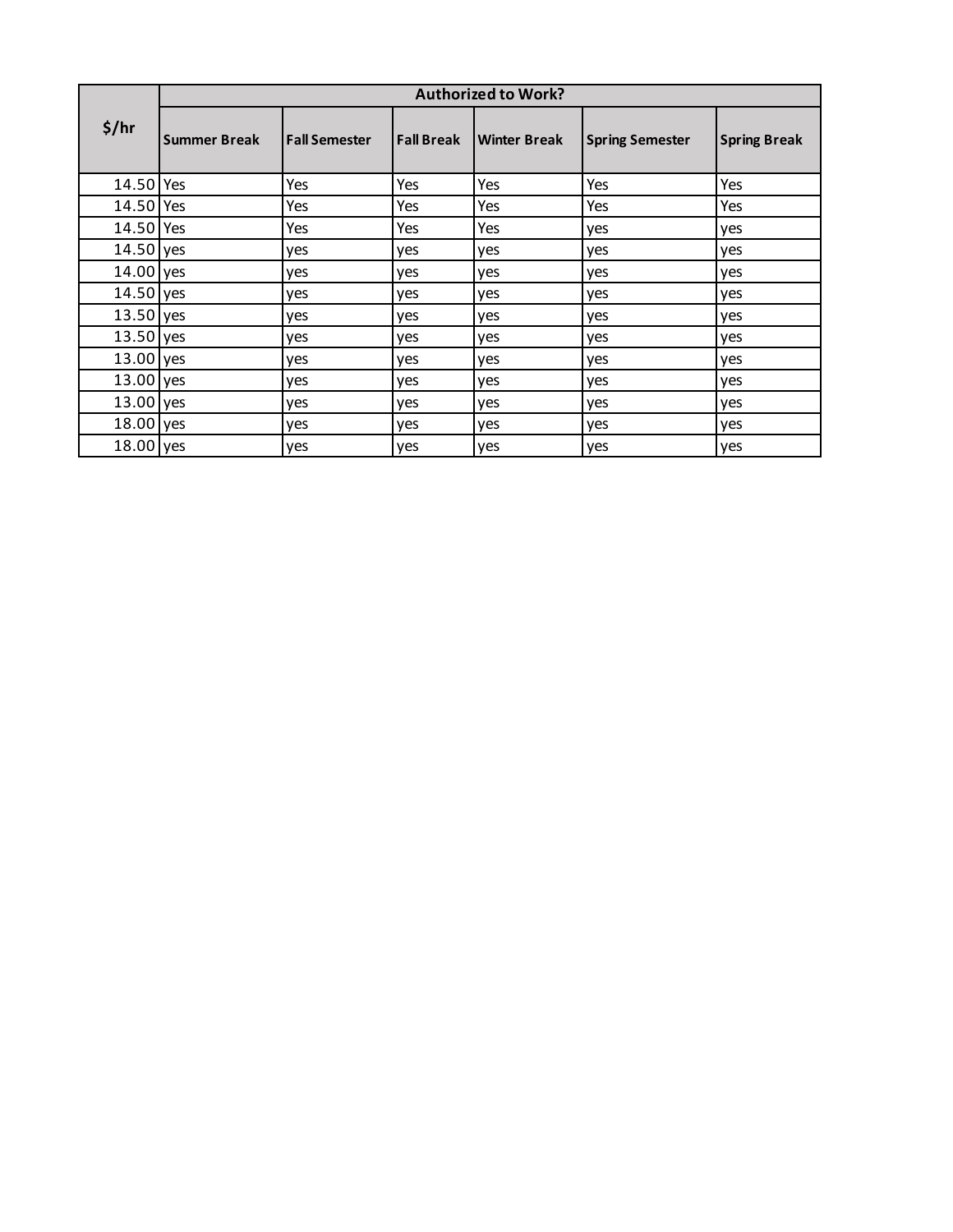| Number of hours per pay<br>week (Fri-Thu) the | Number of hours per pay<br>week (Fri-Thu) the | Number of hours per pay<br>week (Fri-Thu) the |
|-----------------------------------------------|-----------------------------------------------|-----------------------------------------------|
| employee is authorized to                     | employee is authorized to                     | employee is authorized to                     |
| work up to during the                         | work up to during Fall                        | work up to during Winter                      |
| Spring and Fall                               | Break if any:                                 | Break if any:                                 |
| 20                                            | 40                                            | 40                                            |
| 20                                            | 40                                            | 40                                            |
| 20                                            | 40                                            | 40                                            |
| 20                                            | 40                                            | 40                                            |
| 20                                            | 40                                            | 40                                            |
| 20                                            | 40                                            | 40                                            |
| 20                                            | 40                                            | 40                                            |
| 20                                            | 40                                            | 40                                            |
| 10                                            | 20                                            | 20                                            |
| 10                                            | 20                                            | 20                                            |
| 10                                            | 20                                            | 20                                            |
| 10                                            | 20                                            | 20                                            |
| 10                                            | 20                                            | 20                                            |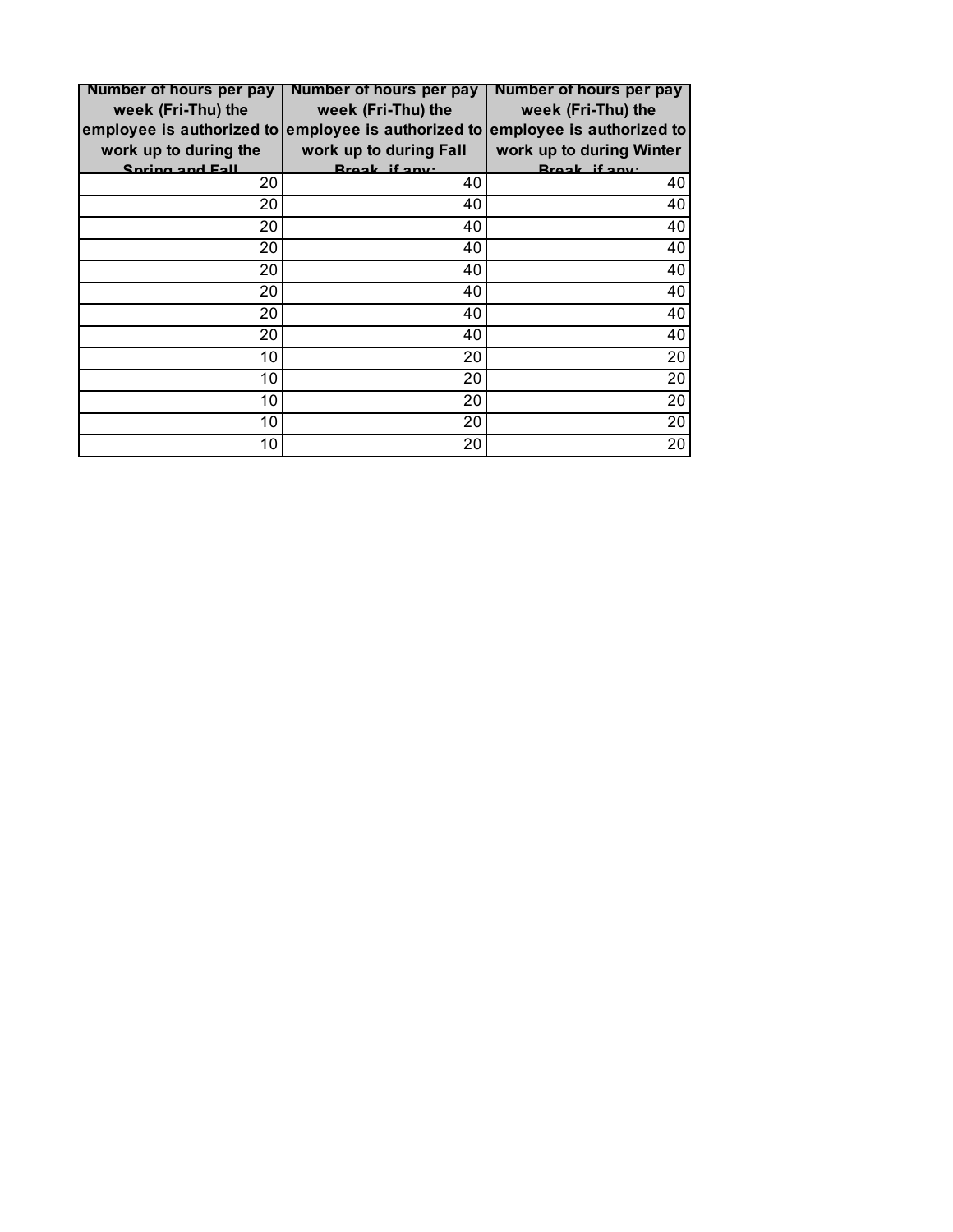| Number of hours per pay<br>week (Fri-Thu) the<br>work up to during Spring<br>Break if any: | Number of hours per pay<br>week (Fri-Thu) the<br>employee is authorized to employee is authorized to<br>work up to during<br>Summer Break if any: | The hours designated<br>above represent the<br>following |
|--------------------------------------------------------------------------------------------|---------------------------------------------------------------------------------------------------------------------------------------------------|----------------------------------------------------------|
| 40                                                                                         |                                                                                                                                                   | 40 An average                                            |
| 40                                                                                         |                                                                                                                                                   | 40 An average                                            |
| 40                                                                                         |                                                                                                                                                   | 40 An average                                            |
| 40                                                                                         |                                                                                                                                                   | 40 An average                                            |
| 40                                                                                         |                                                                                                                                                   | 40 An average                                            |
| 40                                                                                         |                                                                                                                                                   | 40 An average                                            |
| 40                                                                                         |                                                                                                                                                   | 40 An average                                            |
| 40                                                                                         |                                                                                                                                                   | 40 An average                                            |
| 20                                                                                         |                                                                                                                                                   | 20 An average                                            |
| 20                                                                                         |                                                                                                                                                   | 20 An average                                            |
| 20                                                                                         |                                                                                                                                                   | 20 An average                                            |
| 20                                                                                         |                                                                                                                                                   | 20 An average                                            |
| 20                                                                                         |                                                                                                                                                   | 20 An average                                            |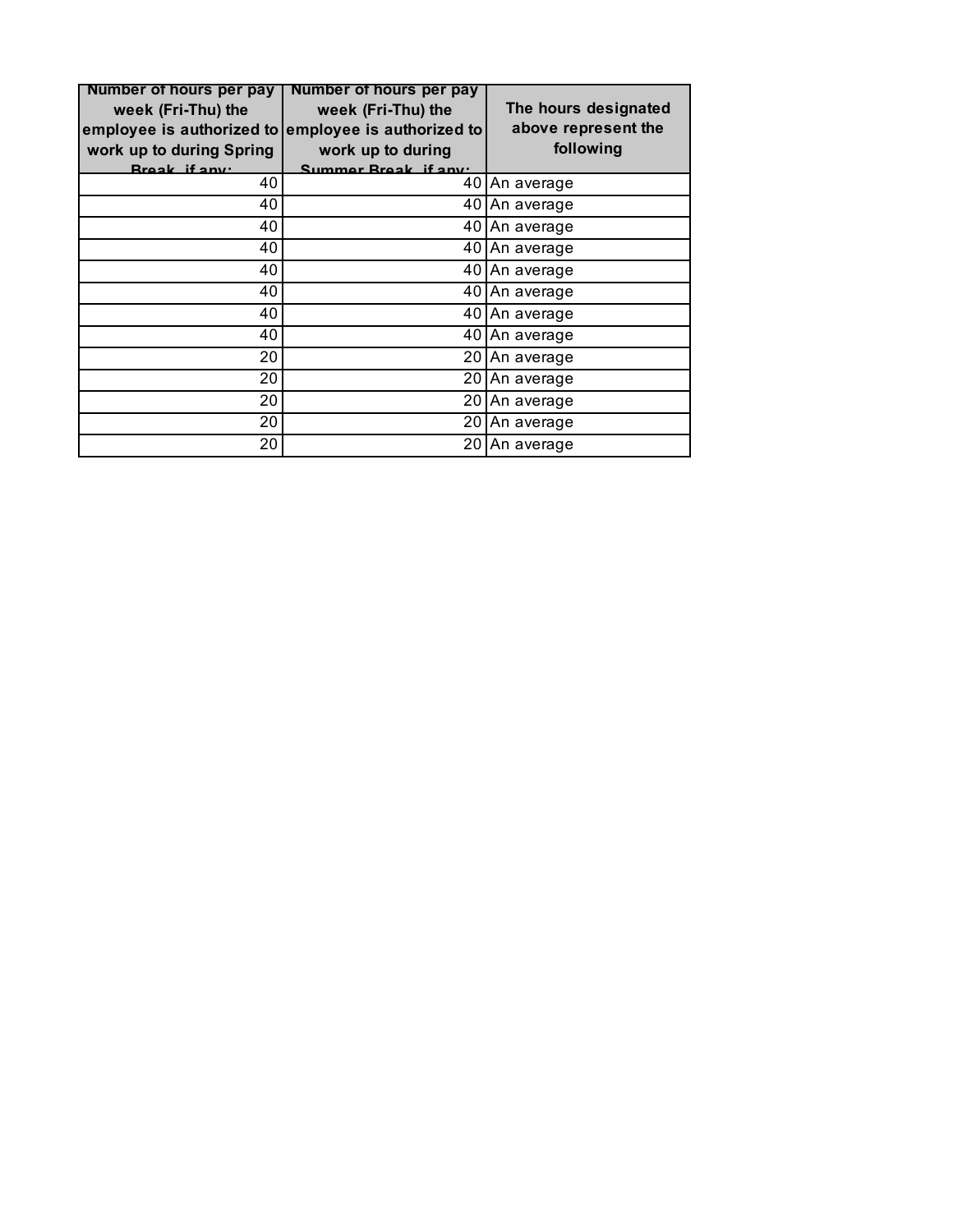# 12:47 PM **Nutmeg Publishing Trustee** 01/25/22 Profit & Loss Accrual Basis **Accrual Basis July 2020 through June 2021**

|                                            | Jul '20 - Jun 21 |
|--------------------------------------------|------------------|
| Income                                     |                  |
| 546 · Interest Revenue (Univ)              | 192.46           |
| 547 · Student Fees                         | 105,046.41       |
| <b>Total Income</b>                        | 105,238.87       |
| <b>Gross Profit</b>                        | 105,238.87       |
| <b>Expense</b>                             |                  |
| $603$ Gifts                                | 316.90           |
| 605 · Postage/Shipping<br>608 REFRESHMENTS | 94.71            |
| 608.1 Org Business Meal                    | 123.50           |
| 608.2 · Events/Programs                    | 193.05           |
| <b>Total 608 REFRESHMENTS</b>              | 316.55           |
| 609 Subscriptions                          | 372.00           |
| 642 · Wages - Student                      | 14,029.00        |
| 643 · Wages - Non-Student                  | 3,074.94         |
| 645 · Wage Taxes - Non-Student             | 2,361.59         |
| <b>Total Expense</b>                       | 20,565.69        |
| Net Income                                 | 84,673.18        |
|                                            |                  |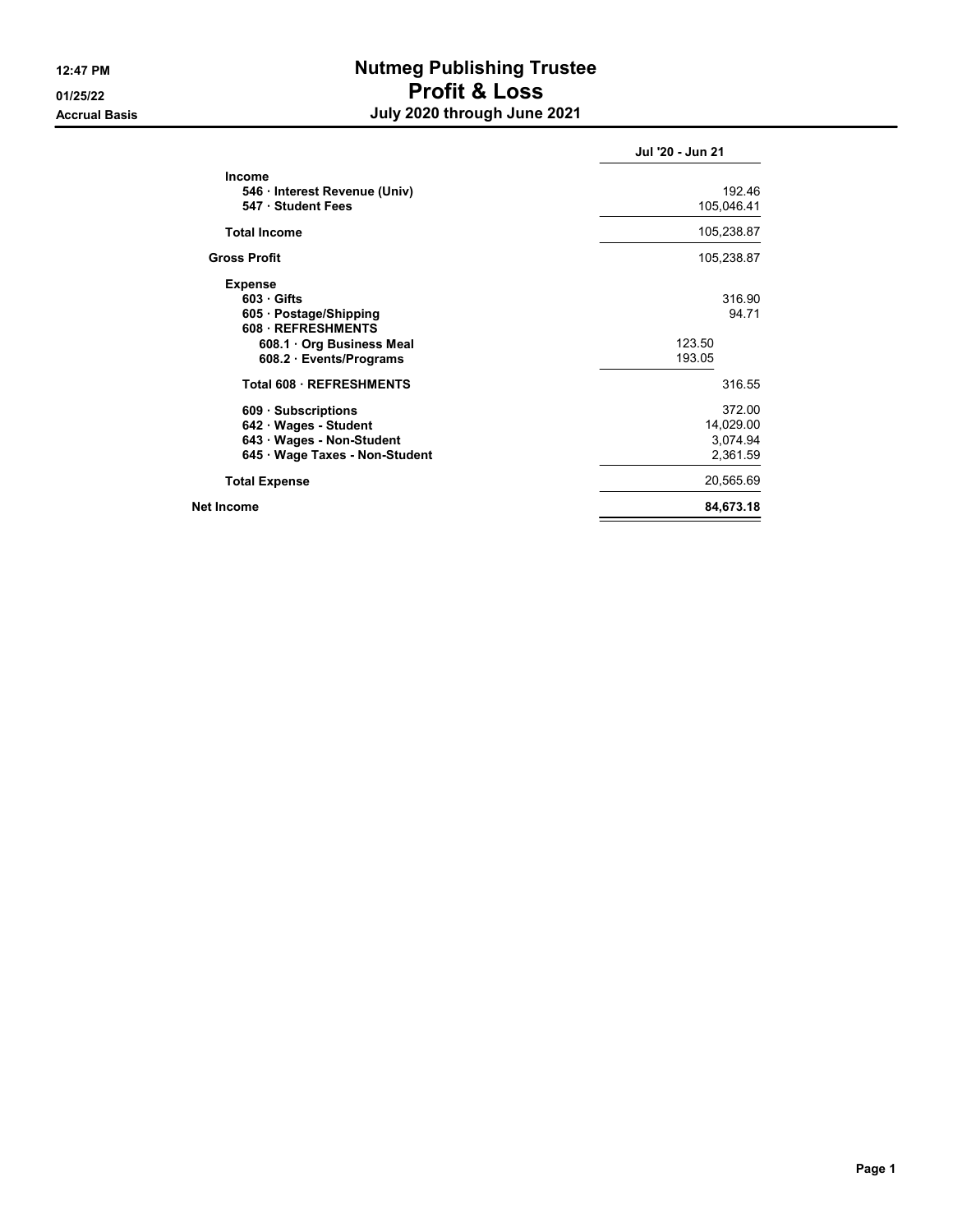#### **Organization:**

**Nutmeg Publishing 12/20/2021**

**Vote Date:**

**Step 1 - Fund Balance to Start the Year (from Step 1 tab) \$ 202,136** 

**S** 3,498 Step 2 - Minimum Desired Fund Balance for Year End (from Step 2 tab)

|          |       | <b>Code Description</b>                            |                           | <b>Operating</b><br><b>Budget</b> | <b>Training</b><br><b>Steps</b> |
|----------|-------|----------------------------------------------------|---------------------------|-----------------------------------|---------------------------------|
|          |       | <b>Fund Balance Available for Operating Budget</b> |                           | 198,638                           | Step 3                          |
| $\bf{R}$ | 512   | <b>Advertising</b>                                 | $\overline{\mathbf{S}}$   | <b>1,000</b>                      |                                 |
| E        | 514   | <b>Vendor Commission Revenue</b>                   | $\overline{\mathbf{S}}$   | 30,000                            |                                 |
| V        | 520   | Sale                                               | $\overline{\mathbb{S}}$   | 400                               |                                 |
|          | 546   | Interest                                           | $\overline{\mathbf{S}}$   | 1,629                             | Step 4                          |
|          | 547   | <b>Student Fees</b>                                | $\overline{\mathbf{S}}$   | <b>110,000</b>                    |                                 |
|          |       | <b>Total Revenues</b>                              |                           | 143,029                           |                                 |
|          |       | <b>Total Anticipated Cash for Budget</b>           |                           | 341,667                           | Step 5                          |
| E        | 602   | <b>Dues</b>                                        | $\boldsymbol{\mathsf{S}}$ |                                   |                                 |
| X        | 603   | <b>Gifts</b>                                       | $\overline{\mathbb{S}}$   |                                   |                                 |
| p        | 604   | Photocopying                                       | $\overline{\mathbb{S}}$   |                                   |                                 |
| e<br>n   | 605   | Postage                                            | $\overline{\mathbf{S}}$   | 1,800                             |                                 |
| d        | 606   | Printing                                           | $\overline{\mathbf{S}}$   | 225,000                           |                                 |
| i        | 607   | <b>Promotional Items</b>                           | $\overline{\mathbf{S}}$   | 1,000                             |                                 |
| t        | 608.1 | <b>Refreshments - Organization</b>                 | $\overline{\mathbf{S}}$   | 400                               |                                 |
| u        | 608.2 | <b>Refreshments - Events/Programs</b>              | $\overline{\mathbf{S}}$   | 800                               |                                 |
| e        | 609   | <b>Subscriptions</b>                               | $\overline{\mathbb{S}}$   | 600                               |                                 |
| S        | 610.1 | <b>Supplies - Organization</b>                     | $\overline{\mathbf{S}}$   | <b>150</b>                        |                                 |
|          | 610.2 | <b>Supplies - Events/Programs</b>                  | $\overline{\mathbf{S}}$   | 250                               |                                 |
|          | 611   | Telephone                                          | $\overline{\mathbb{S}}$   |                                   |                                 |
|          | 612   | <b>Advertising</b>                                 | $\overline{\mathbb{S}}$   |                                   |                                 |
|          | 613   | <b>Awards and Prizes</b>                           | $\overline{\mathbb{S}}$   |                                   |                                 |
|          | 615.1 | <b>Contractual Services - Organization</b>         | $\overline{\mathbf{S}}$   |                                   |                                 |
|          | 615.2 | <b>Contractual Services - Events/Programs</b>      | $\overline{\mathbf{S}}$   |                                   |                                 |
|          | 617.1 | <b>Cost of Food Sold</b>                           | $\overline{\mathbb{S}}$   |                                   | Step 6                          |
|          | 617.2 | <b>Cost of Merchandise Sold</b>                    | $\overline{\mathbf{S}}$   | <b>250</b>                        |                                 |
|          | 617.3 | <b>Cost of Participation</b>                       | $\boldsymbol{\mathsf{S}}$ |                                   |                                 |
|          | 617.4 | <b>Cost of Services Sold</b>                       | $\overline{\mathbb{S}}$   |                                   |                                 |
|          | 622.1 | <b>Registration Fees</b>                           | $\overline{\mathbf{S}}$   |                                   |                                 |
|          | 622.2 | <b>Entry Fees</b>                                  | $\overline{\mathbb{S}}$   |                                   |                                 |
|          | 623   | Rental                                             | $\overline{\mathbf{S}}$   |                                   |                                 |
|          | 624   | Travel                                             | $\boldsymbol{\mathsf{S}}$ | <b>3,000</b>                      |                                 |
|          | 625   | <b>Equipment/Durable Goods</b>                     | $\overline{\mathbf{S}}$   |                                   |                                 |
|          | 626   | <b>Equipment - Capital</b>                         | $\overline{\mathbf{S}}$   |                                   |                                 |
|          | 627   | Insurance                                          | $\overline{\mathbb{S}}$   |                                   |                                 |
|          | 628   | <b>Repairs and Maintenance</b>                     | $\overline{\mathbb{S}}$   |                                   |                                 |
|          | 642   | Wages - Student                                    | $\overline{\mathbf{S}}$   | <b>19,000</b>                     |                                 |
|          | 643   | <b>Wages - Non-Student</b>                         | $\overline{\mathbf{S}}$   | 2,050                             |                                 |
|          | 644   | Wage Taxes - Student                               | $\overline{\mathbf{S}}$   |                                   |                                 |
|          | 645   | <b>Wage Taxes - Non-Student</b>                    | $\boldsymbol{\mathsf{S}}$ | 1,574                             |                                 |
|          |       | <b>Total Expenditures</b>                          |                           | 255,874                           |                                 |
|          |       | Fund Balance Planned for End of Year               |                           | 85,793                            |                                 |

Step 7

Budget should be prepared for formal Org Approval

Org Approval must happen by motion in a public meeting

Once approved, submit budget and minutes to TSOS

Reminders: Orgs can change their budget at any time

Budget must be in place prior to any financial activity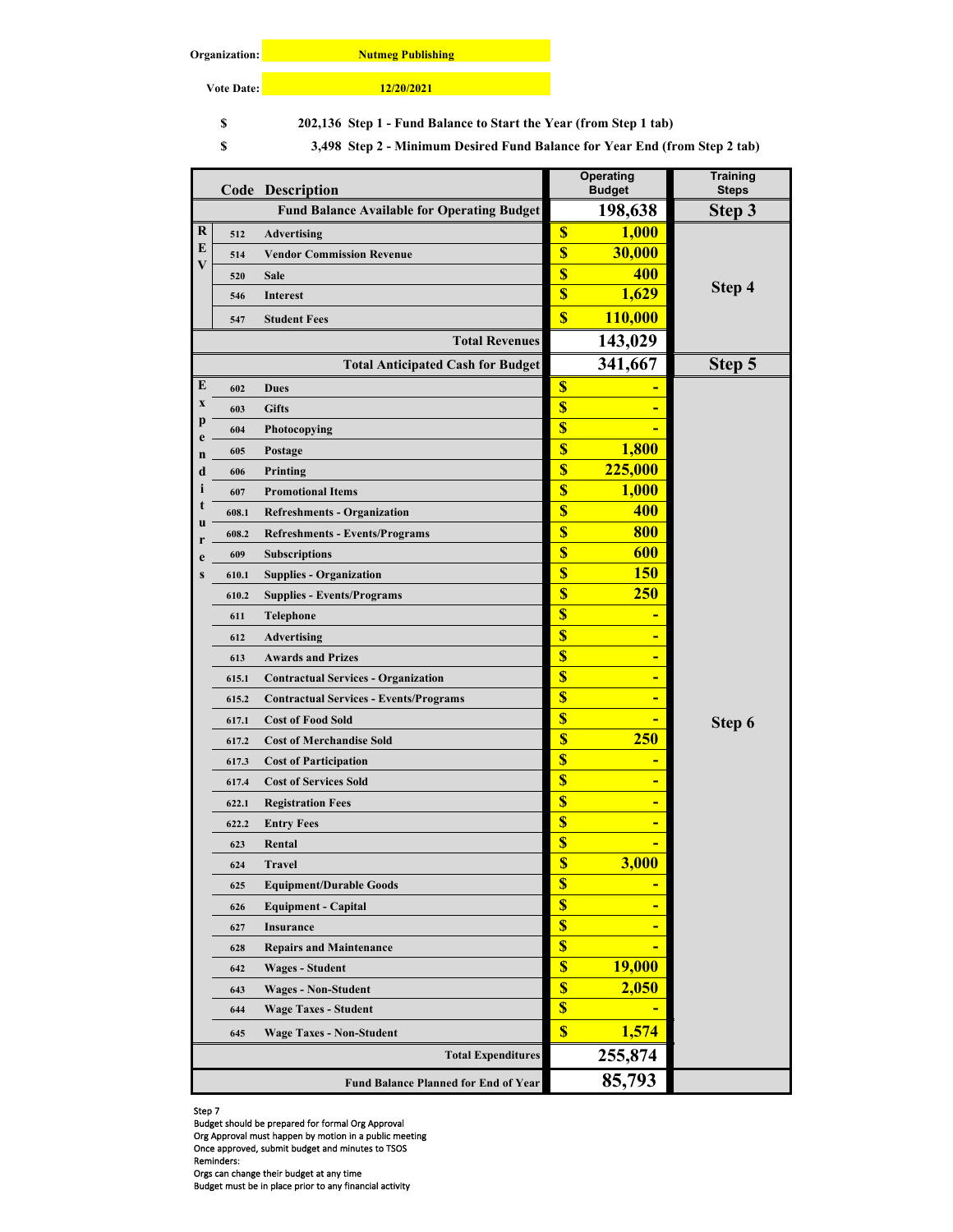# 1:18 PM **Nutmeg Publishing Trustee** 01/25/22 Profit & Loss Accrual Basis July through September 2021

|                              | Jul - Sep 21 |
|------------------------------|--------------|
| Income                       |              |
| 547 · Student Fees           | 70,589.79    |
| <b>Total Income</b>          | 70,589.79    |
| <b>Gross Profit</b>          | 70,589.79    |
| <b>Expense</b>               |              |
| 642 · Wages - Student        | 7,532.94     |
| 643 Wages - Non-Student      | 1.287.99     |
| 645 Wage Taxes - Non-Student | 1.004.94     |
| <b>Total Expense</b>         | 9.825.87     |
| Net Income                   | 60,763.92    |
|                              |              |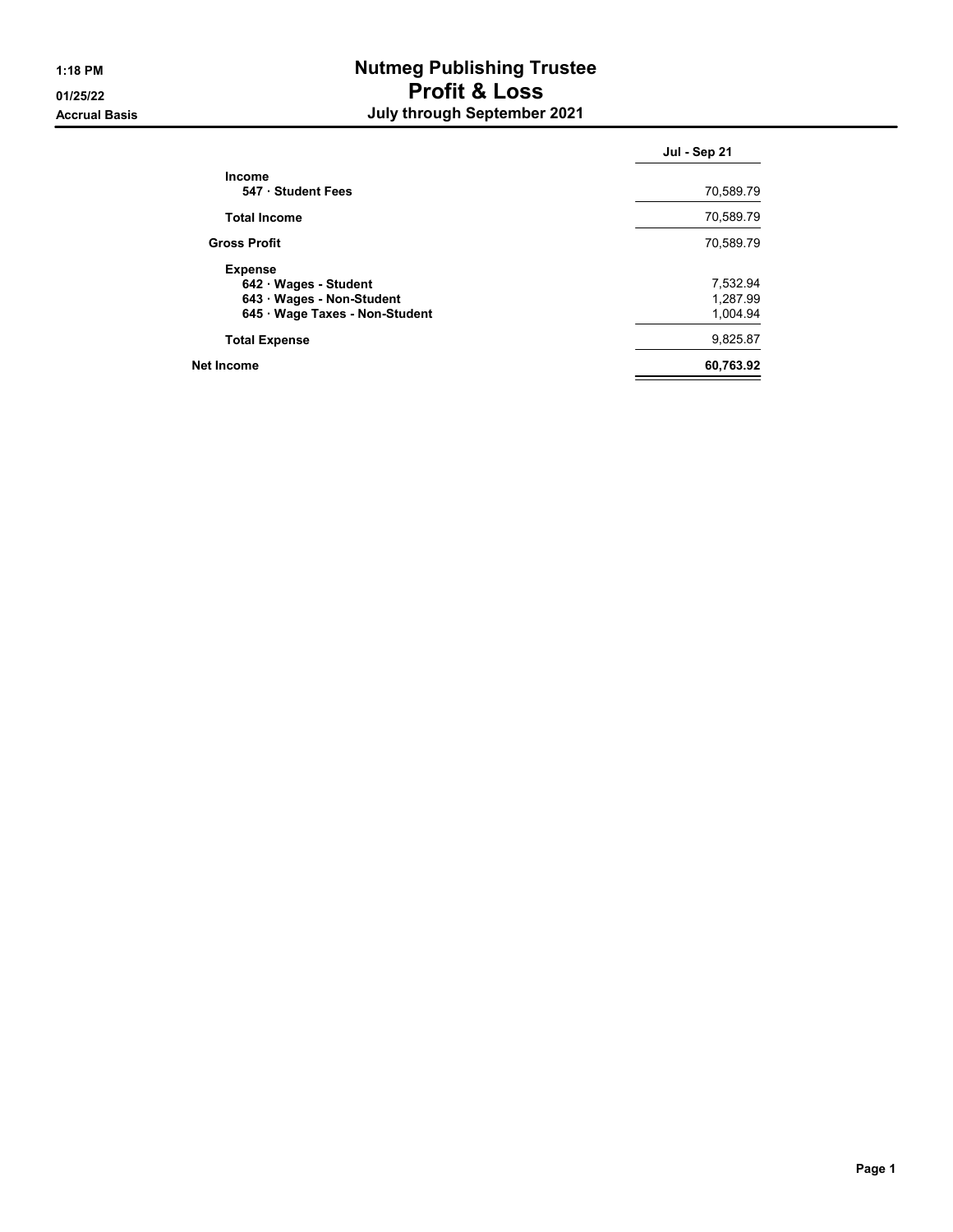| <b>University of Connecticut</b> |            |                                                                                                                                    |                                      | <b>Organization:</b> Nutmeg Publishing |
|----------------------------------|------------|------------------------------------------------------------------------------------------------------------------------------------|--------------------------------------|----------------------------------------|
|                                  |            | <b>Student Activity and Service Fee Advisory Committee</b><br>Activity Fee Budget Update & Projection Form - Fiscal Year 2021-2024 | <b>Contact Person: Alexander Kim</b> | Phone: 8604806534                      |
|                                  |            |                                                                                                                                    |                                      |                                        |
|                                  |            |                                                                                                                                    | FY23 Updated                         | FY24 Projected                         |
|                                  |            | <b>Code Description</b>                                                                                                            | <b>Projected Amount</b>              | Amount                                 |
| R                                | 501.1      | <b>General Donations</b>                                                                                                           |                                      |                                        |
| e                                | 501.2      | <b>Foundation Donations</b>                                                                                                        | $\overline{\phantom{a}}$             |                                        |
| $\mathbf{v}$<br>e                | 501.3      | <b>Benefit Fundraiser Donations</b>                                                                                                |                                      |                                        |
| n                                | 502        | <b>Dues</b>                                                                                                                        |                                      |                                        |
| u                                | 512        | <b>Advertising</b>                                                                                                                 | 1,500                                | 2,000                                  |
| e                                | 513        | <b>Awards and Prizes</b>                                                                                                           |                                      |                                        |
| S                                | 514        | <b>Vendor Commissions</b>                                                                                                          | 25,000                               | 28,000                                 |
|                                  | 515        | <b>Contractual Services</b>                                                                                                        |                                      |                                        |
|                                  | 516        | Co-Sponsorship                                                                                                                     | $\overline{\phantom{a}}$             |                                        |
|                                  | 520.1      | <b>Admissions Sales</b>                                                                                                            |                                      |                                        |
|                                  | 520.2      | <b>Food Sales</b>                                                                                                                  |                                      |                                        |
|                                  | 520.3      | <b>Merchandise Sales</b>                                                                                                           | 300                                  | 400                                    |
|                                  | 520.4      | <b>Participation Sales</b>                                                                                                         |                                      |                                        |
|                                  | 520.5      | <b>Services Sales</b>                                                                                                              | 100                                  | <b>200</b>                             |
|                                  | 522        | <b>Registration/Entry Fees</b>                                                                                                     |                                      |                                        |
|                                  | 523        | Rental                                                                                                                             |                                      |                                        |
|                                  | 524        | <b>Travel</b>                                                                                                                      | -                                    |                                        |
|                                  | 530        | <b>Penalties and Fines</b>                                                                                                         | $\blacksquare$                       |                                        |
|                                  | 531        | <b>Miscellaneous Revenue</b>                                                                                                       | $\overline{\phantom{a}}$             |                                        |
|                                  | 533        | <b>Change Fund Returns</b>                                                                                                         |                                      |                                        |
|                                  | 540        | <b>Business Taxes</b><br>Interest                                                                                                  | 1,629                                | 1,629                                  |
|                                  | 546<br>547 | <b>Student Fees</b>                                                                                                                | 146,000                              | 146,000                                |
|                                  |            | <b>Total Revenues</b>                                                                                                              | 174,529                              | 178,229                                |
| E                                |            |                                                                                                                                    |                                      |                                        |
| x                                | 601        | <b>Donations</b>                                                                                                                   |                                      |                                        |
| p                                | 602<br>603 | <b>Dues</b><br><b>Gifts</b>                                                                                                        |                                      |                                        |
| e                                | 604        |                                                                                                                                    |                                      |                                        |
| n                                | 605        | Photocopying<br>Postage                                                                                                            | 1,500                                | 1,250                                  |
| d<br>i                           | 606        | Printing                                                                                                                           | 115,000                              | 115,000                                |
| t                                | 607        | <b>Promotional Items</b>                                                                                                           | 1,000                                | 1,000                                  |
| u                                | 608.1      | <b>Refreshments - Organization</b>                                                                                                 | 600                                  | 600                                    |
| r                                | 608.2      | <b>Refreshments - Events/Programs</b>                                                                                              | 800                                  | 800                                    |
| e                                | 609        | <b>Subscriptions</b>                                                                                                               | 600                                  | 600                                    |
| $\bf{s}$                         | 610.1      | <b>Supplies - Organization</b>                                                                                                     | 300                                  | 300                                    |
|                                  | 610.2      | <b>Supplies - Events/Programs</b>                                                                                                  | 400                                  | 400                                    |
|                                  | 611        | Telephone                                                                                                                          |                                      |                                        |
|                                  | 612        | Advertising                                                                                                                        | -                                    |                                        |
|                                  | 613        | <b>Awards and Prizes</b>                                                                                                           |                                      |                                        |
|                                  | 615.1      | <b>Contractual Services - Organization</b>                                                                                         | $\overline{\phantom{a}}$             | -                                      |
|                                  | 615.2      | <b>Contractual Services - Events/Programs</b>                                                                                      | $\overline{\phantom{0}}$             |                                        |
|                                  | 616        | <b>Co-Sponsorships</b>                                                                                                             |                                      |                                        |
|                                  | 617.1      | <b>Cost of Food Sold</b>                                                                                                           | $\overline{\phantom{a}}$             |                                        |
|                                  | 617.2      | <b>Cost of Merchandise Sold</b>                                                                                                    | 225                                  | 300                                    |
|                                  | 617.3      | <b>Cost of Participation</b>                                                                                                       | $\overline{\phantom{a}}$             |                                        |
|                                  | 617.4      | <b>Cost of Services Sold</b>                                                                                                       | $\overline{a}$                       |                                        |
|                                  | 622.1      | <b>Registration Fees</b>                                                                                                           |                                      |                                        |
|                                  | 622.2      | <b>Entry Fees</b>                                                                                                                  |                                      |                                        |
|                                  | 623        | Rental                                                                                                                             | 15,000                               | 15,000                                 |
|                                  | 624        | <b>Travel</b>                                                                                                                      | 6,000                                | 6,000                                  |
|                                  | 625        | <b>Equipment/Durable Goods</b>                                                                                                     |                                      | 5,000                                  |
|                                  | 626        | <b>Equipment - Capital</b>                                                                                                         |                                      |                                        |
|                                  | 627        | Insurance                                                                                                                          | -                                    |                                        |
|                                  | 628        | <b>Repairs and Maintenance</b>                                                                                                     | 500                                  | 500                                    |
|                                  | 629        | <b>Utilities</b>                                                                                                                   | $\overline{\phantom{a}}$             |                                        |
|                                  | 630        | <b>Penalties and Fines</b>                                                                                                         | $\overline{\phantom{0}}$             |                                        |
|                                  | 631        | <b>Miscellaneous Expenses</b>                                                                                                      |                                      |                                        |
|                                  | 633        | <b>Change Funds</b>                                                                                                                | -                                    |                                        |
|                                  | 640        | <b>Business Taxes</b>                                                                                                              |                                      |                                        |
|                                  | 642        | <b>Wages - Student</b>                                                                                                             | 20,000<br>3,500                      | 20,000<br>2,500                        |
|                                  | 643<br>645 | <b>Wages - Non-Student</b><br><b>Wage Taxes - Non-Student</b>                                                                      | 2,500                                | 2,500                                  |
|                                  |            | <b>Total Expenditures</b>                                                                                                          | 167,925                              | 171,750                                |
|                                  |            |                                                                                                                                    |                                      |                                        |
|                                  |            | Revenues-Expenditures = Change in Fund Balance                                                                                     | 6,604                                | 6,479                                  |
|                                  |            | <b>Fund Balance at Start of Year</b>                                                                                               | 85,793                               | 92,397                                 |

**Fund Balance at End of Year**

 **92,397 98,876**